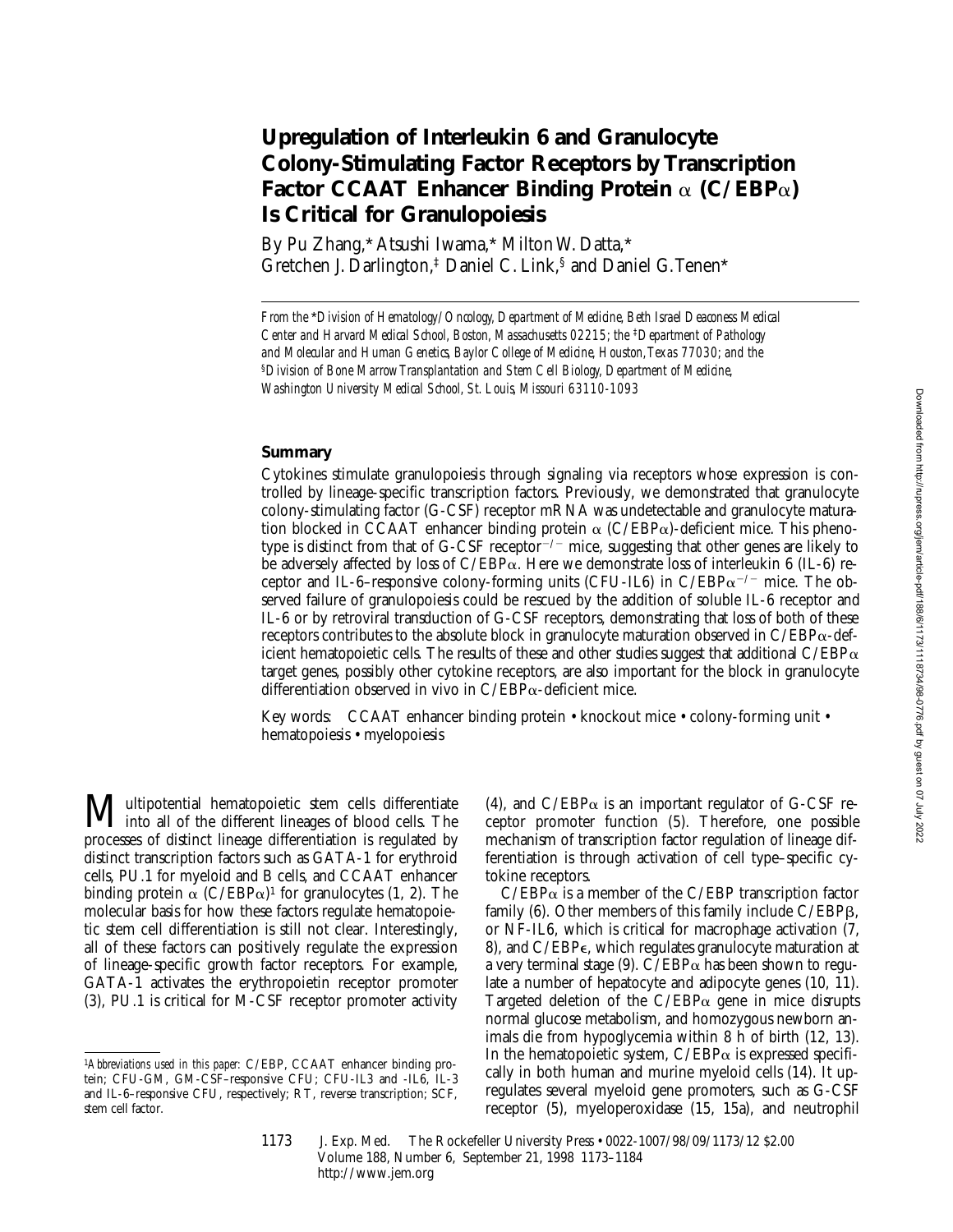elastase (15a, 16). Recent studies have demonstrated that  $C/EBP\alpha$  expression is selectively maintained during granulocytic differentiation, but is markedly downregulated with monocytic differentiation (17).

Previously, we reported that granulocyte maturation was completely blocked in  $C/EBP\alpha$ -deficient mice, but T cell, B cell, and macrophage subsets were normal. Expression of G-CSF receptor mRNA was profoundly and selectively reduced, whereas levels of M-CSF receptor, GM-CSF receptor  $\alpha$ , and IL-3 receptor  $\alpha$  mRNA were all comparable to wild-type (18). No defects were observed in  $C/EBP\alpha^{+/-}$ mice. However, mice with a targeted disruption of the G-CSF receptor only have a quantitative defect in granulopoiesis; mature granulocyte are still detected at a level 12% of wild-type (19). These results suggest that in addition to G-CSF receptor, other genes were likely to be affected by loss of the  $C/EBP\alpha$  gene.

Multiple cytokines are involved in the regulation of granulopoiesis, including G-CSF, GM-CSF, IL-3, and IL-6 (20, 21). Mice that have been treated with IL-6 have an increased number of peripheral neutrophils (22). Double transgenic mice which coexpress human IL-6 and soluble IL-6 receptor demonstrate dramatic increases of white blood cells consisting mainly of neutrophilic granulocytes compared with wild-type, single transgenic mice (23). Coadministration of recombinant human IL-6 and G-CSF to irradiation-induced myelosuppressed mice caused a synergistic increase in the GM-CSF–responsive CFU (CFU-GM) in peripheral blood and bone marrow (24). Loss of IL-6 in G-CSF receptor–deficient mice leads to a significant further reduction in the number of mature neutrophils in peripheral blood and bone marrow (25). All of these data indicate that IL-6 also regulates granulopoiesis, and that IL-6 and G-CSF may have a synergistic effect on myelopoiesis.

The biological effects of IL-6 are known to be mediated through their unique cell surface receptors (21). IL-6 receptors are expressed in many cell types, including plasmacytoma cells, macrophages, T cells, B cells, and pre-B cells (26). During embryogenesis, it is expressed constitutively at readily detectable levels that do not change significantly during in vitro embryoid body development and blastocyst development (27). In the hematopoietic system, the expression of IL-6 receptor rapidly decreases to undetectable levels during erythroid differentiation, and slowly decreases during granulocyte differentiation (28). IL-6 has been shown to bind to the IL-6 receptor with low affinity (29). However, the presence of gp130, a signal transducer not only for IL-6 but also for leukocyte inhibition factor (LIF), Oncostatin M, IL-11, and ciliary neurotrophic factor, together with IL-6 will result in high-affinity IL-6 binding and subsequent signal transduction (30). The cytoplasmic domain of the IL-6 receptor is apparently not required for high-affinity IL-6 binding and signal transduction, since the soluble form of the IL-6 receptor, when complexed to IL-6, can also trigger high-affinity IL-6 binding and signaling on target cells lacking IL-6 receptor but expressing gp130 (31). Interestingly, G-CSF receptor and gp130 share significant similarity within their cytoplasmic domains (21, 30).

Here, we demonstrate that the IL-6 receptor is markedly downregulated in  $C/EBP\alpha^{-/-}$  mice, whereas the expression level of gp130 in  $C/EBP\alpha^{-/-}$  mice is comparable with the level in wild-type mice.  $C/EBP\alpha^{-/-}$  progenitors do not respond to IL-6 alone in vitro, but a small number of precursors can differentiate to metamyelocytic granulocytes by the addition of soluble IL-6 receptor to the culture. Addition of G-CSF together with soluble IL-6 receptor and IL-6 induces formation of mature segmented granulocytes.  $C/EBP\alpha^{-/-}$  fetal liver hematopoietic cells also can be rescued in vitro by transduction of G-CSF receptors into the cells by using retroviral infection. These studies demonstrate that the IL-6 receptor is a second major target gene for  $C/EBP\alpha$ . Restoration of expression of either receptor can restore granulopoiesis in vitro, demonstrating that they are important functional targets for C/  $EBP\alpha$ .

#### **Materials and Methods**

*Hematological Analysis.* Human recombinant IL-6 (500 ng/ ml), soluble IL-6 receptor (100 ng/ml), and G-CSF (1,000 U/ ml), which are all active on murine cells, and murine recombinant IL-3 (300 U/ml) and GM-CSF (10 ng/ml) were used in the CFU assays. Methylcellulose culture of single cell suspensions of fetal liver cells was performed in IMDM medium containing 0.8% methylcellulose and either 30% heat-inactivated fetal bovine serum for IL-6 and G-CSF CFU assays, or 20% heat-inactivated serum for the GM-CSF and IL-3 CFU assays. 10% Chinese hamster ovary cell–conditioned medium from cells stably transfected with a stem cell factor (SCF) expression vector was used as a source of SCF, and 10% WEHI-3–conditioned medium was used as a source of IL-3 for liquid cultures. Colonies were counted at days 7–9. Two to four colonies were pooled and cytocentrifuged onto glass slides daily after day 7. The slides were stained with Wright-Giemsa (Diff-Quik; Baxter Healthcare Corp., Deerfield, IL) according to the manufacturer's protocol.

*Northern Blot Analysis.* Total RNA was isolated from mouse fetal liver, adult bone marrow, spleen, thymus, and peritoneal cells 48 h after thioglycollate stimulation, at which time 90% of the cells are macrophages. Total RNA was purified by guanidine isothiocyanate extraction and cesium chloride gradient. Poly  $A^+$  RNA was purified by oligo-(dT) chromatography. Northern blot analysis was performed as described previously (32). The probe used was a 1.6-kb SacI fragment of murine IL-6 receptor cDNA (26).

*Quantitative PCR.* Quantitative PCR analysis to determine receptor mRNA levels was performed as described previously (33). In brief, total RNA was purified from day 19  $C/EBP\alpha$ wild-type or  $-\prime$  fetal liver. In vitro transcription of plasmid pSPCR1 mRNA was used as a standard. The standard mRNA concentration was measured by UV absorption after purification by oligo-(dT) chromatography. The length of the IL-6 receptor RNA molecules obtained from transcription of pSPCR1 as the template was 520 bp, and 1  $\mu$ g of RNA equals 1.76  $\times$  10<sup>12</sup> molecules. First-strand cDNA from fetal liver RNA was synthesized by reverse transcription (RT) according to the manufacturer's protocol (Boehringer Mannheim Corp., Indianapolis, IN). The reaction contained 2  $\mu$ g of total cellular RNA and decreasing amounts of standard RNA starting at  $10^8$  molecules. 1  $\mu$ l of RT product was used for PCR. The annealing temperature for G-CSF receptor was  $52^{\circ}$ C; for the IL-6 receptor,  $52^{\circ}$ C; and for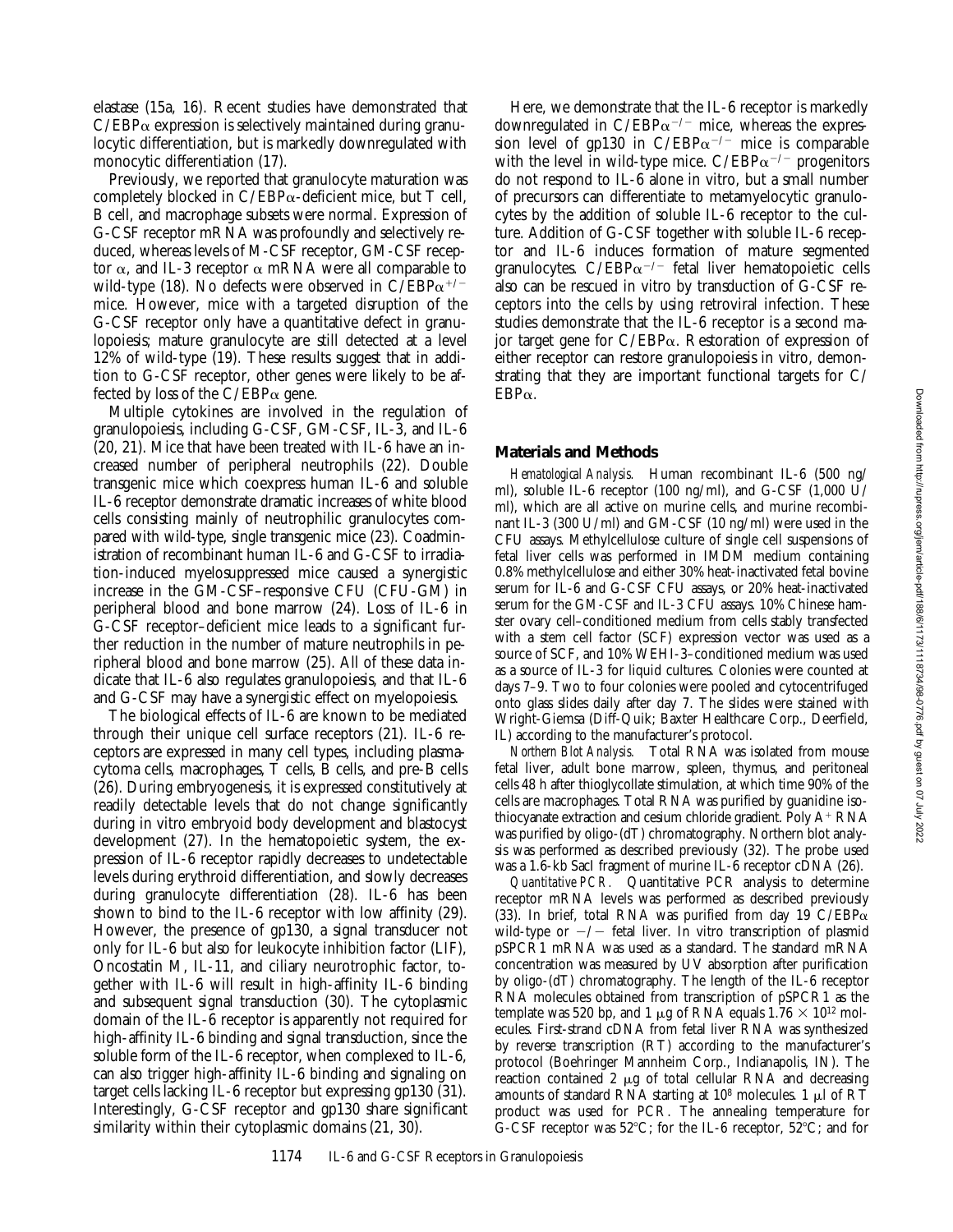gp130,  $54^{\circ}$ C. The oligonucleotides used were as follows: for the IL-6 receptor, 5'-primer, ACCACGAGGATCAGTACGAA, and 3'-primer, TGTTGTCATAAGGGCTCTGT; for gp130, 5'-primer, TTGAAGTCTGGGTGGAAGCA, and 3'-primer, GGTGGTCTGGATGGTCTGTC; for the G-CSF receptor, 5'-primer, TCCGTCACCCTAAACATCTC, and 3'-primer, TGGAAGGTTTCCTCTGTCAT. PCR amplification was continued for 30 cycles.  $5 \mu l$  of each PCR product was electrophoresed in 5% polyacrylamide gels in  $1\times$  TBE buffer. Quantitation of autoradiography of dried gels was performed using a PhosphorImager and ImageQuant densitometry software (Molecular Dynamics, Sunnyvale, CA).

*Flow Cytometry (FACS).* Human recombinant G-CSF and IL-6 were biotinylated by using NHS-LC-biotin (Pierce Chemical Co., Rockford, IL) following the manufacturer's procedure. Single cell suspensions of fetal liver and spleen cells were washed twice with PBS and then incubated at  $4^{\circ}$ C for 1 h with biotinylated G-CSF (25 ng/10<sup>6</sup> cells) or IL-6 (25 ng/10<sup>6</sup> cells). After washing twice with PBS, the cells were incubated with PE-conjugated streptavidin. Cells were analyzed on a FACScan<sup>®</sup> flow cytometer (Becton Dickinson, San Jose, CA). G-CSF and IL-6 (without biotinylation) were used as controls.

*Retrovirus Infection of G-CSF Receptor–expressing Retroviruses.* For retroviral transduction experiments, the murine G-CSF receptor cDNA (the EcoRI/XhoI fragment) was inserted into the MND-X-SN retroviral plasmid (34). This construct was stably transfected into the  $GP + E86$  packaging cell line (35). Cells were maintained in HXM (10% fetal bovine serum, 15  $\mu$ g/ml of hypoxanthine, 250  $\mu$ g/ml xanthine, 25  $\mu$ g/ml mycophenolic acid) and 0.8 mg/ml G418. The titer of the retrovirus from this producer line was  $5 \times 10^5$  PFU/ml. For infection of fetal liver, producer cells were plated the day before cocultivation. The following day, when the cells were 80–90% confluent, they were irradiated with a single dose of 3,000 rad from a 137Cs source. Single cell suspensions from C/EBP $\alpha$  wild-type,  $+/-$ , or  $-/-$  fetal livers were washed with PBS. After lysis of red blood cells with ACK (0.15 M MH<sub>4</sub>Cl, 1.0 mM KHCO<sub>3</sub>, 0.1 mM Na<sub>2</sub>EDTA, pH 7.3), the cells were resuspended in IMDM medium containing 10% SCF (Chinese hamster ovary cell conditioned–medium) and 8  $\mu$ g/ml polybrene. The cells were divided into two cultures, one with retrovirus producer cells, one without. 20 h later, cells were harvested and plated in methylcellulose.

### **Results**

*C/EBP*a<sup>2</sup>*/*2 *Murine Myeloid Progenitors Do Not Respond to IL-6.* Because of the differences in phenotype between  $C/EBP\alpha^{-/-}$  and G-CSF receptor<sup>-/-</sup> mice, we suspected that other cytokine signaling pathways in addition to G-CSF may be adversely affected in  $C/EBP\alpha^{-/-}$  mice. Therefore, to investigate the response of  $C/EBP\alpha$ -deficient cells to various cytokines, methylcellulose CFU assays were performed using liver hematopoietic cells. As shown in Table 1, the total colony numbers from  $-\prime$  mice are quantitatively equal to those from wild-type mice in the presence of GM-CSF and IL-3. We also observed mature granulocytes in colonies derived from  $C/EBP\alpha^{-/-}$  mice in the presence of IL-3 or GM-CSF, as shown in Fig. 1. The

**Table 1.** In Vitro Hematopoiesis and Differentiation of Wild-type and  $C/EBP\alpha^{-/-}$  Cells

| Colonies     |               |                       |  |
|--------------|---------------|-----------------------|--|
| Wild-type    | $-\prime -$   | Segmented neutrophils |  |
|              |               | % wild-type           |  |
| $134 \pm 25$ | $2.0 \pm 1.4$ | $<$ 1                 |  |
| $200 \pm 49$ | $26 \pm 11$   | $3.4 \pm 1.8$         |  |
| $266 \pm 50$ | $82 \pm 40$   | $12 \pm 4.8$          |  |
| $150 \pm 70$ | $0.5 \pm 1$   | $<$ 1                 |  |
| $148 \pm 66$ | $63 \pm 28$   | $66 \pm 26$           |  |
| $227 \pm 58$ | $37 \pm 11$   | $39 \pm 23$           |  |
| $192 \pm 23$ | $46 \pm 11$   | $84 \pm 12$           |  |
| $249 \pm 25$ | $217 \pm 86$  | $35 \pm 18$           |  |
| $181 \pm 81$ | $163 \pm 57$  | $40 \pm 5.7$          |  |
|              |               |                       |  |

Fetal liver cells (10<sup>5</sup> cells for CFU-G and CFU-IL6, and  $2 \times 10^4$  cells for CFU-IL3 and CFU-GM) were plated in methylcellulose medium containing the indicated cytokines. The concentration of cytokines is as described in Materials and Methods. Colonies containing  $>50$  cells were counted after 6–7 d. Three to five animals of each genotype were analyzed. Wild-type animals  $(+/+)$  gave a result similar to that obtained from heterozygous animals  $(+/-)$ . The number of CFU-IL6 from C/EBP $\alpha$ <sup>-/-</sup> livers was derived from only three colonies in one plate, which morphologically showed all macrophages after cytocentrifugation of the colonies onto slides and staining with Wright-Giemsa. Differential counts were performed as follows: two to four colonies were pooled from each plate on two successive days and cytocentrifuged onto glass slides. The slides were stained with Diff-Quik solution. The percentages of segmented granulocytes were determined by counting 200–300 cells from each slide, and calculating the percentage of granulocytes in knockout colonies compared with that in wild-type. Each number was derived from 3 to 4 individual animals and a total of at least 16 colonies for CFU-G and CFU-IL6.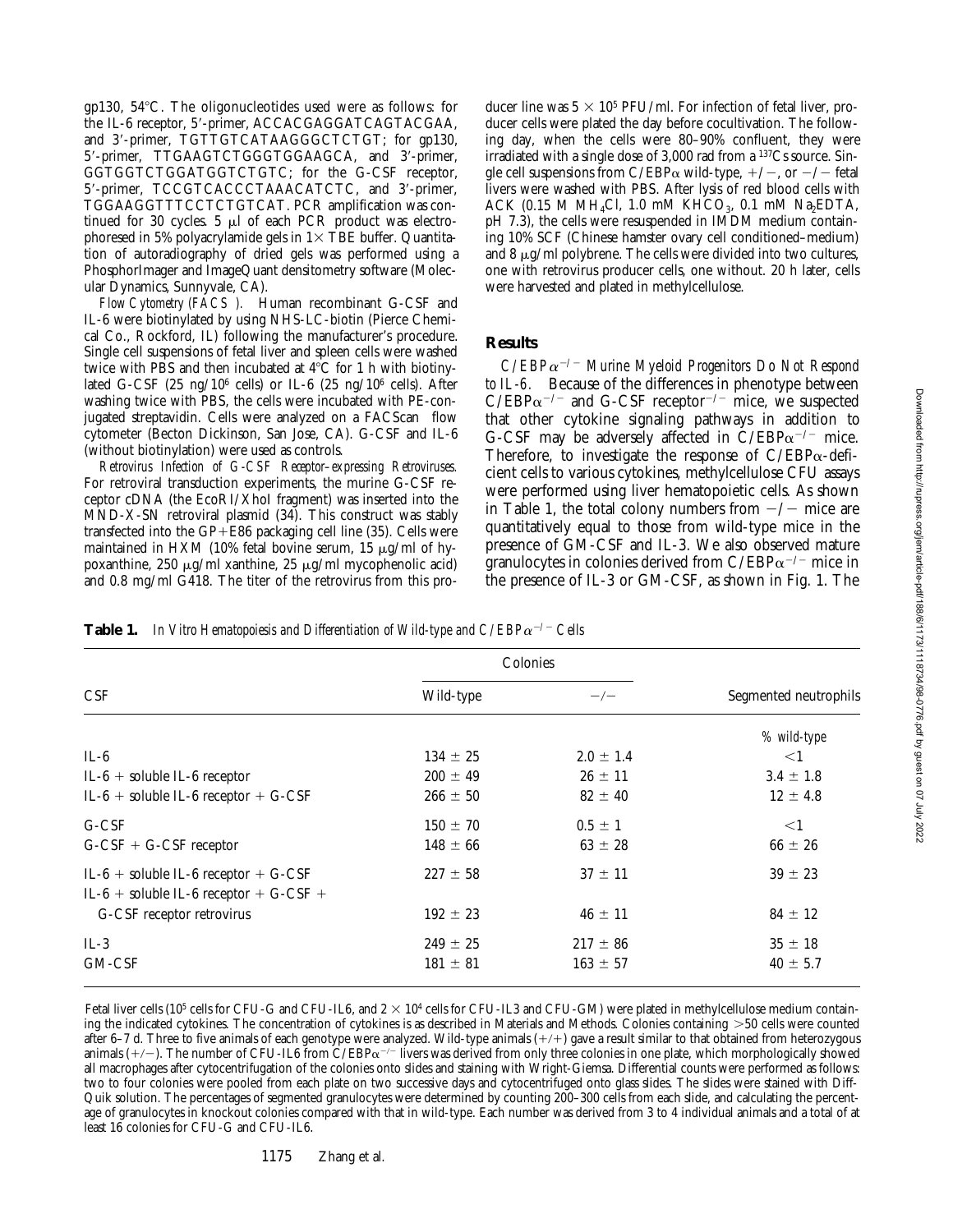| Growth factor                                           | Genotype | Segmented neutrophils | Macrophage      | Immature        |
|---------------------------------------------------------|----------|-----------------------|-----------------|-----------------|
|                                                         |          | %                     | %               | %               |
| GM-CSF                                                  | $+/-$    | $53.8 \pm 13.8$       | $6.5 \pm 3.5$   | $39.8 \pm 10.2$ |
|                                                         | $-/-$    | $20.7 \pm 2.3$        | $7.2 \pm 1.9$   | $72.2 \pm 0.8$  |
| $IL-3$                                                  | $+/-$    | $51.0 \pm 6.2$        | $11.7 \pm 1.5$  | $40.7 \pm 4.9$  |
|                                                         | $-/-$    | $17.3 \pm 7.0$        | $7.2 \pm 3.3$   | $75.5 \pm 10.3$ |
| $IL-6 + soluble IL-6 receptor$                          | $+/-$    | $38.7 \pm 8.4$        | $33.0 \pm 6.3$  | $28.3 \pm 2.3$  |
|                                                         | $-/-$    | $1.2 \pm 0.3$         | $48.3 \pm 8.7$  | $50.5 \pm 9.0$  |
| $G-CSF + G-CSF$ receptor                                | $+/-$    | $43.0 \pm 14.7$       | $23.1 \pm 11.7$ | $34.3 \pm 3.3$  |
|                                                         | $-/-$    | $26.0 \pm 5.4$        | $22.3 \pm 7.6$  | $51.7 \pm 3.3$  |
| $G-CSF + IL-6 + soluble IL-6 receptor$                  | $+/-$    | $46.1 \pm 9.4$        | $31.6 \pm 11.4$ | $22.3 \pm 4.6$  |
|                                                         | $-/-$    | $16.5 \pm 6.4$        | $37.2 \pm 6.8$  | $46.3 \pm 8.1$  |
| $G-CSF + IL-6 + G-CSF$ receptor + soluble IL-6 receptor | $+/-$    | $48.7 \pm 8.7$        | $33.1 \pm 2.5$  | $18.1 \pm 11.4$ |
|                                                         | $-/-$    | $40.6 \pm 5.5$        | $33.3 \pm 7.0$  | $22.5 \pm 8.3$  |

**Table 2.** *Differential Counts of CFU Assays*

Using the colonies generated as described in the legend to Table 1, percentages of different types of cells were determined by counting 200–300 cells from each slide. Each number was derived from a total of 3 to 4 individual animals, and at least 16 colonies for CFU-G and CFU-IL6. Immature cells include myeloblasts and metamyelocytes; segmented neutrophils include band forms.

percentage of segmented neutrophils in IL-3–responsive CFU (CFU-IL3) and CFU–GM-CSF derived from C/  $EBP\alpha^{-/-}$  fetal liver is much lower than those from wildtype mice. In contrast, the percentage of myeloblasts in C/  $EBP\alpha^{-/-}$  mice is much higher than in wild-type mice in CFU assays performed in the presence of IL-3 and GM-CSF, as shown in Table 2. In cultures of  $C/EBP\alpha$  wildtype hematopoietic progenitors, IL-6–stimulated colonies contained immature and mature granulocytic cells and mature macrophages. However,  $C/EBP\alpha$ -deficient cells did not respond to IL-6 (Table 1). These results indicate that  $C/EBP\alpha^{-/-}$  mice have myeloid precursors that responded to IL-3 and GM-CSF in vitro, but that there is no such population that responded to IL-6.

*Mutation of C/EBP*a *Results in Drastically Decreased Expression of IL-6 Receptor and G-CSF Receptor mRNA.* To examine whether IL-6 receptor expression is defective in  $C/EBP\alpha^{-/-}$  mice, we first performed Northern blot analysis. As shown in Fig. 2 *A*, IL-6 receptor mRNA was detected from the liver of day 19 C/EBP $\alpha^{+/-}$  embryos. The signal is weaker than that detected in RNA from adult bone marrow, peritoneal cells after thioglycollate stimulation, spleen, and liver (data not shown). We did not detect any hybridization from total RNA from the liver of day 19 C/EBP $\alpha$ <sup>-/-</sup> embryos (Fig. 2 *A*, lane *2*). However, we could detect IL-6 receptor using poly  $A^+$  mRNA from the liver of  $-\prime$  day 19 embryos (Fig. 2 *A*, lane 4). To quantitate the expression level of IL-6 receptor mRNA, we performed quantitative PCR using RNA from livers of  $C/EBP\alpha^{-/-}$  and wild-type mice. The results of the quantitative PCR are shown in Fig. 2 *B*. The number of IL-6 receptor molecules per microgram of total liver RNA from wild-type mice was very similar to that published previ-

ously (33). The number of IL-6 receptor mRNA molecules was dramatically reduced in  $-\prime$  mice, 170-fold lower than in wild-type animals. The number of gp130 molecules from  $-\prime$  mice was comparable to the number found in wild-type mice, and the number of G-CSF receptor molecules from  $-\prime$  livers was 17-fold lower than in wild-type livers (data not shown). These results further support the notion that  $C/EBP\alpha$  regulates G-CSF receptor not only in vitro (5), but also in vivo. Our results also suggest that  $C/EBP\alpha$  directly or indirectly regulates IL-6 receptor but not gp130 mRNA expression in vivo.

*Hematopoietic Cells in C/EBP*a *Mutant Mice Have Undetectable IL-6 Receptor and G-CSF Receptor Protein Levels.* Our quantitative PCR results demonstrated very low levels of G-CSF receptor and IL-6 receptor mRNA, and showed that progenitor cells from  $C/EBP\alpha^{-/-}$  mice did not respond to G-CSF and IL-6 in vitro or in vivo (18). To determine the protein levels of IL-6 receptor and G-CSF receptor expression, hematopoietic cells from the liver of C/ EBP $\alpha$  wild-type and  $-\prime$  mice were labeled separately with biotinylated G-CSF and IL-6 followed by PE–conjugated streptavidin. After staining, the cells were analyzed by FACS<sup>®</sup>. As shown in Fig. 3, A, C, and E, G-CSF receptor–positive and IL-6 receptor–positive cell populations are easily detected in  $C/EBP\alpha^{+/-}$  fetal liver and spleen, but there are no such populations detected in  $-\prime$  mice (Fig. 3, *B*, *D*, and *F*). Therefore, the expression of G-CSF receptor and IL-6 receptor on the surface of  $C/EBP\alpha^{-/-}$ cells is undetectable. The number of G-CSF receptors on mature granulocytes is much higher than on immature myeloid cells (36), and  $C/EBP\alpha^{-/-}$  animals do not make mature granulocytes. One possible explanation for the low level of G-CSF receptors detected in  $C/EBP\alpha^{-/-}$  mice is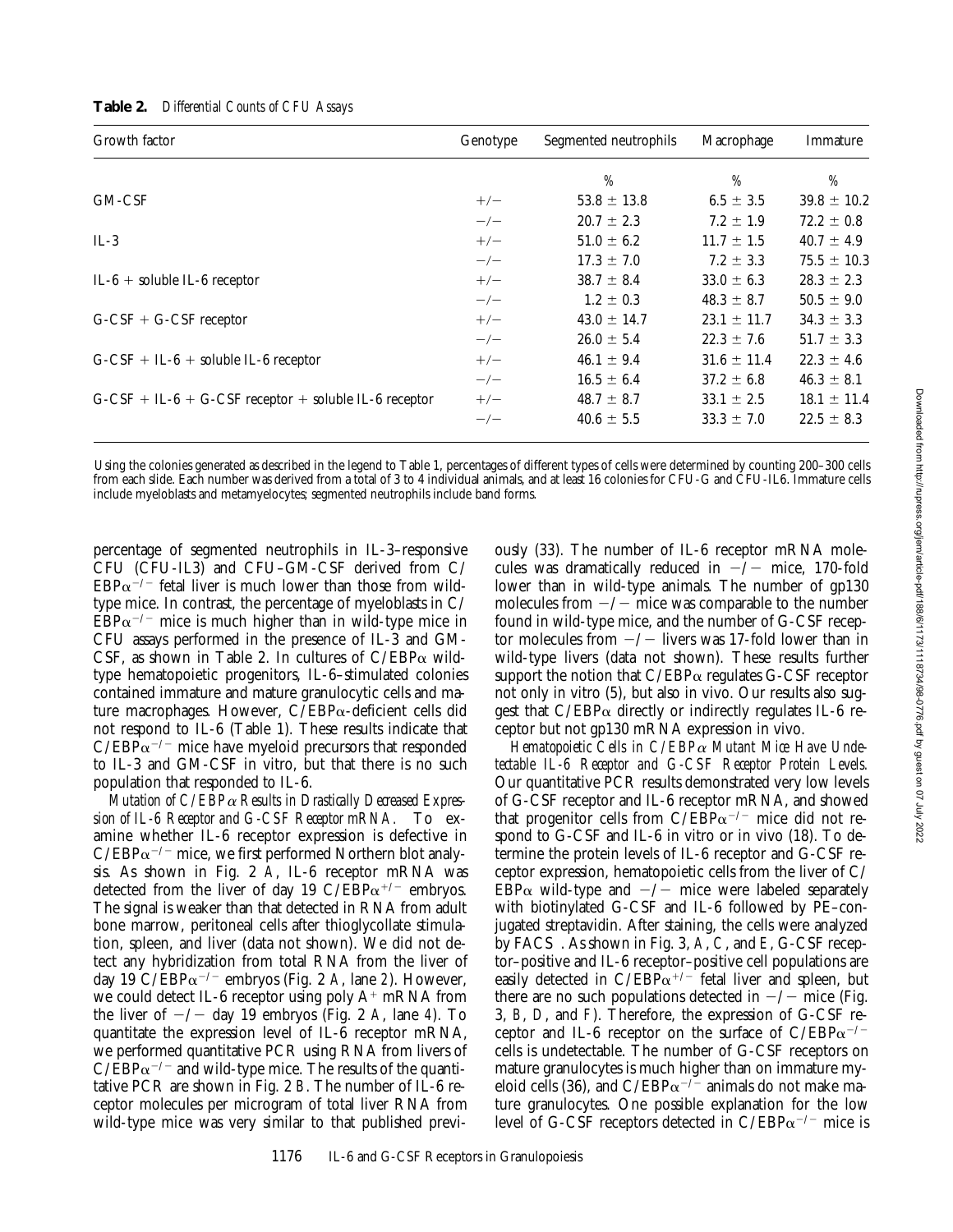$+/-$ 

### CFU-IL3







CFU-GM



# IL3 liquid culture



**Figure 1.** GM-CSF and IL-3 can stimulate C/EBP $\alpha^{-/-}$  fetal liver cells to differentiate to mature granulocytes. (*A–D*) Representative views of cells from colonies obtained in CFU assays (Table 1) from C/EBP $\alpha^{+/-}$  (*A* and *C*) and  $-/-$  (*B* and *D*) fetal liver in the presence of GM-CSF or IL-3 after 7 d in methylcellulose culture. Two to three colonies from each plate were pooled, cytocentrifuged onto slides, and stained with Wright-Giemsa. (*E* and *F*) The same cells were grown in liquid culture in the presence of IL-3 and SCF for 5 d. *E* shows cells derived from  $+/-$  mice, and *F* from  $-/-$  mice. Identical results were obtained after culture with GM-CSF. We were also not able to distinguish differences between cells obtained from wild-type and heterozygous animals in any of the experiments in this study.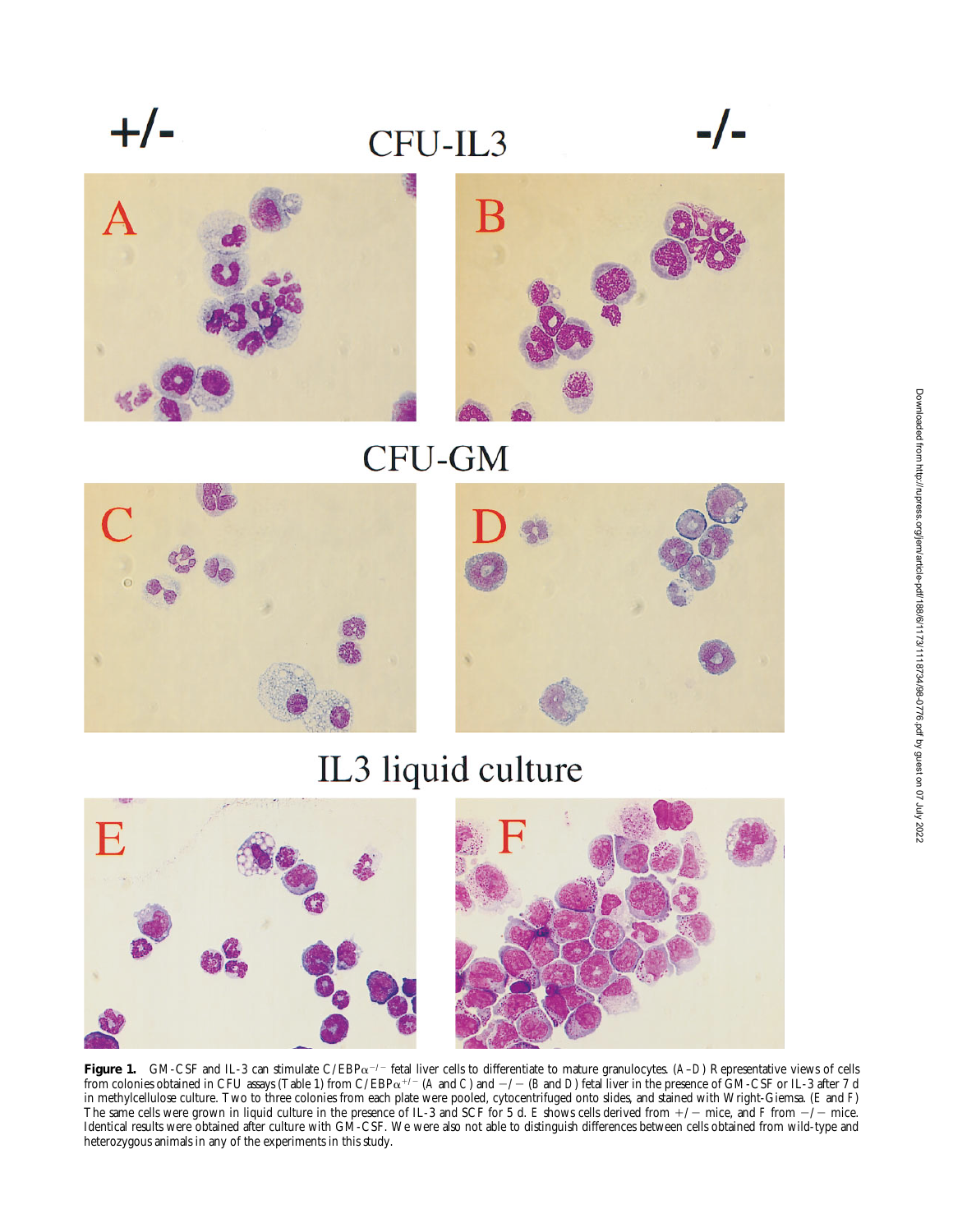

**Figure 2.** IL-6 receptor mRNA is markedly decreased in  $C/EBP\alpha^{-/-}$  mice. (A) Northern blot analysis of IL-6 receptor mRNA. 15 µg of total RNA from  $C/EBP\alpha^{1/2}$  day 19 fetal liver (lane 1) and  $C/EBP\alpha^{-/-}$ day 19 fetal liver (lane *2*), and 2  $\mu$ g of poly A<sup>+</sup> RNA from C/  $EBP\alpha^{+/-}$  day 19 fetal liver (lane 3) and  $-\sqrt{-}$  day 19 fetal liver

(lane *4*) were electrophoresed in 1% agarose/formaldehyde gels, transferred to nylon membranes, and hybridized to a murine IL-6 receptor cDNA (reference 26). The position of the IL-6 receptor mRNAs (*left*) and the 28S and 18S RNAs (*right*) are shown. Below the total RNA blot (*left*) are shown the results of hybridization of an 18S ribosomal RNA oligonucleotide to the blot (5'-TCGGGCCTGCTTTGAACA-3' [reference 51]), and below the poly A<sup>1</sup> blot (*right*) are shown the results of hybridization of a GAPDH probe (reference 52). (*B*) Quantitative RT-PCR analysis of IL-6 receptor mRNA. Above the autoradiograph are indicated the numbers of molecules of competitor RNA. The first five lanes are sample RNAs (2  $\mu$ g/lane) from C/EBP $\alpha$ wild-type fetal liver, and the last five lanes are from  $C/EBP\alpha^{-/-}$  fetal liver RNA. The locations of the standard and IL-6 receptor–amplified PCR products are indicated (*left*).

the absence of mature granulocytes in the liver and spleen. Therefore, hematopoietic cells from  $C/EBP\alpha$  heterozygous and  $-\prime$  fetal liver were cultured in suspension in the presence of SCF and IL-3 to stimulate both heterozygous and  $-\prime$  cells towards mature granulocytic differentiation. As shown below, SCF alone does not promote granulocyte differentiation or development, but was added to the cultures to promote viability in the absence of other growth factors. After 5 d in culture with IL-3, the cells were cytocentrifuged onto slides and subsequently stained with Wright-Giemsa. Mature granulocytes appeared in both heterozygous and  $-\prime$  cultures, but the percentage of mature granulocytes in heterozygous cultures was higher than that observed in the  $-\prime$  cultures, similar to what was observed in the CFU assays (Fig. 1, *E* and *F*). The cells were harvested and then stained with biotinylated G-CSF and IL-6. As shown in Fig. 3, *G*–*J*, we still failed to observe G-CSF receptor and IL-6 receptor–positive cells from  $-\prime$ compared with wild-type mice, even after culture in IL-3 induced morphologic maturation in which  $\sim$ 30% of the

cells were metamyelocytes or segmented granulocytes. These results indicated that although mature segmented granulocytes are not present in vivo in  $C/EBP\alpha$  mice, stimulation of C/EBP $\alpha$ <sup>-/-</sup> hematopoietic cells with cytokines like GM-CSF and IL-3 can induce the formation of cells which have the morphologic appearance of mature cells yet still do not express G-CSF receptor and IL-6 receptor. Therefore, the absence of G-CSF receptor and IL-6 receptor is not simply a result of absence of mature cells, and the G-CSF receptor and IL-6 receptor are truly regulated, either directly or indirectly, by  $C/EBP\alpha$  in vivo.

*IL-6 and Soluble IL-6 Receptor Together Can Rescue C/ EBP*a *Granulopoiesis In Vitro.* These results suggest that lack of IL-6 and G-CSF signaling due to loss of both IL-6 and G-CSF receptors contributes to the block of granulocyte maturation in C/EBP $\alpha$ <sup>-/-</sup> mice. This phenotype could potentially be rescued by restoration of the receptors on the surface of the cells. The cytoplasmic domain of the IL-6 receptor is not required for IL-6 binding and signal transduction, as IL-6 can bind to soluble IL-6 receptor and



1178 IL-6 and G-CSF Receptors in Granulopoiesis

**Figure 3.** Flow cytometry analysis with biotinylated IL-6 and G-CSF. Cells from  $\check{C}/EBP\alpha^{+/-}$  (A and C) or  $C/EBP\alpha^{-/-}$  (*B* and *D*) day 17 fetal liver or from  $+/-$  (*E*) or  $-/-$ (*F*) day 17 fetal spleen were stained with biotinylated G-CSF (*A* and *B*) or biotinylated IL-6 (*C*–*F*). Cells from  $C/\text{EBP}\alpha^{+/-}$  (*G* and *I*) or C/ EBP $\alpha$ <sup>-/-</sup> (*H* and *J*) were cultured in IL-3 and SCF for 5 d and then stained with biotinylated G-CSF (*G* and *H*) or biotinylated IL-6 (*I* and *J*). *b*, The FACS<sup>®</sup> profiles using biotinylated factor (G-CSF or IL-6); *bar*, the profiles using unbiotinylated factor, which serves as a control. In the bottom row, the profiles using biotinylated and unbiotinylated factor are superimposable. *y-axis,* Number of events (10,000 events counted in each panel); *x-axis*, log<sub>10</sub> fluorescence.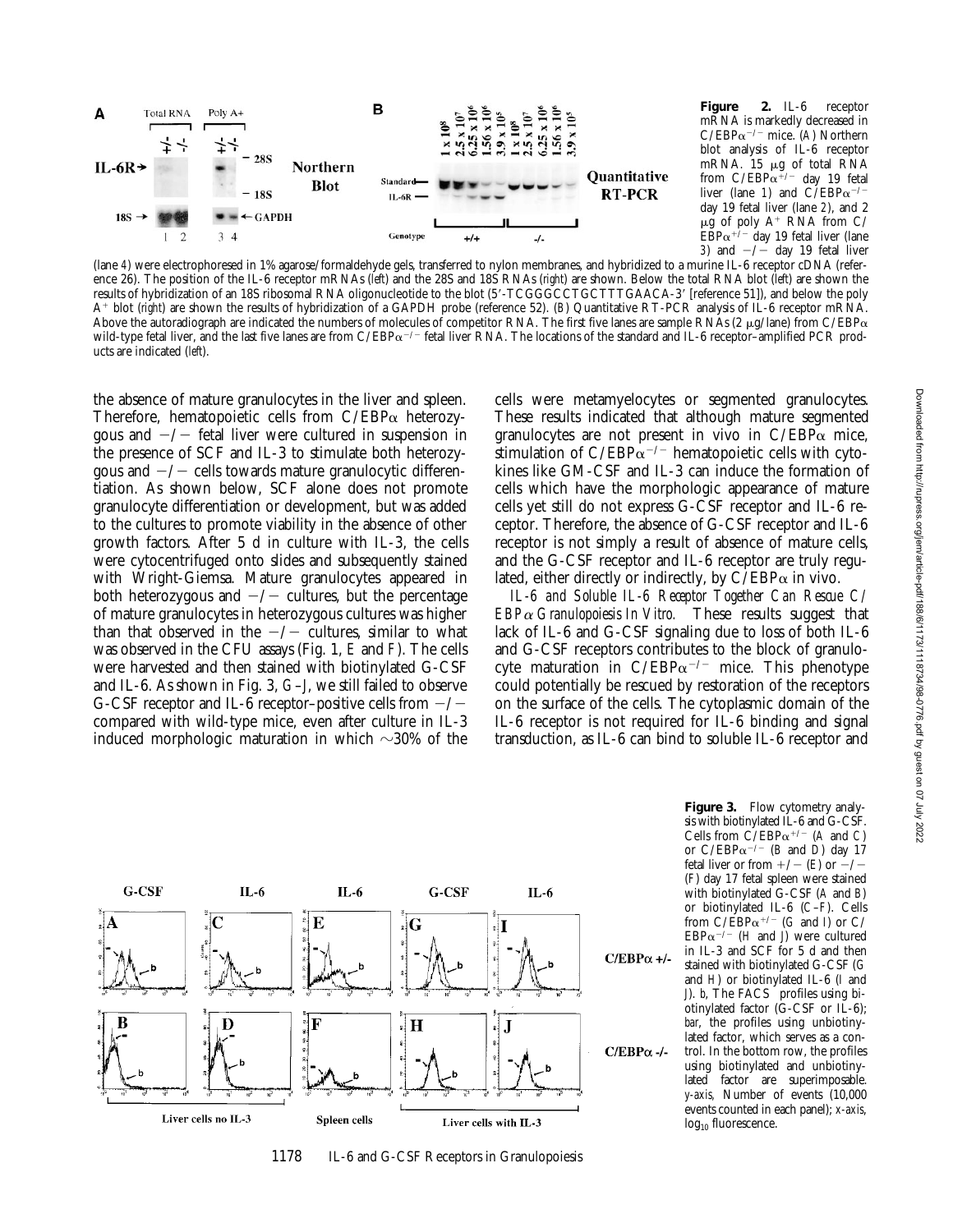### sIL6 receptor + IL6





# sIL6 receptor + IL6 + G-CSF



## G-CSF receptor + G-CSF



**Figure 4.** Mature granulocytes are observed after rescue by soluble IL-6 receptor and G-CSF receptor retrovirus. (*A*, *C*, and *E*) Cells from  $C/EBP\alpha^{+/-}$  fetal liver. (*B*, *D*, and *F*) Cells from  $C/EBP\alpha^{-/-}$  fetal liver. *A* and *B* show cells from CFU assays with IL-6 and soluble IL-6 receptor in the medium; *C* and *D*, CFU with IL-6, soluble IL-6 receptor, and G-CSF in the medium. *E* and *F* show CFU after infection of fetal liver cells with the G-CSF receptor retrovirus described in the legend to Fig. 5 followed by culture in methylcellulose in the presence of G-CSF only.

this complex can trigger gp130 to transduce a signal on cells that lack the IL-6 receptor (31). Therefore, fetal liver suspension cells from both wild-type and  $-\prime$  day 14 to day 16 embryos were used in CFU assays in the presence of IL-6 plus soluble IL-6 receptor, and IL-6 plus soluble IL-6 receptor plus G-CSF, respectively (Table 1). There were significant numbers of colonies generated from wild-type mice in the presence of IL-6 plus soluble IL-6 receptors which were morphologically CFU-GM. When G-CSF was also added, both the colony number and the percentage of mature granulocytes increased as well (Tables 1 and 2; Fig. 4, *A* and *C*). Compared with those from wildtype animals, the colony numbers from  $C/EBP\alpha^{-/-}$  cells in the presence of IL-6 and soluble IL-6 receptor were lower, but a small number of metamyelocytes and segmented neutrophils appeared from the colonies after day 6 as shown in Fig. 4 *B*. Most of cells in the  $-\prime$  colony

1179 Zhang et al.

were immature cells. Interestingly, increases in colony numbers and percentage of more mature segmented granulocytes were observed in C/EBP $\alpha$ <sup>-/-</sup> mice after the addition of G-CSF to the IL-6 plus soluble IL-6 receptor culture as shown in Fig. 4 *D*. These results indicated that IL-6 plus soluble IL-6 receptor can partially rescue the  $C/EBP\alpha$ phenotype in vitro but does not efficiently induce terminal maturation of granulocytes.

*Restoration of G-CSF Receptor Expression Can Restore the Production of Mature Granulocytes In Vitro.* Granulocyte maturation was completely blocked in  $C/EBP\alpha^{-/-}$  mice in vivo. This phenotype can only be partially rescued by IL-6 signaling in vitro. Since G-CSF receptors were undetectable in  $C/EBP\alpha^{-/-}$  mice, rescue experiments were performed by transduction of G-CSF receptors into the cells using retrovirus infection. Day 15 fetal liver hematopoietic cells from  $C/EBP\alpha^{-/-}$  and heterozygous mice were cul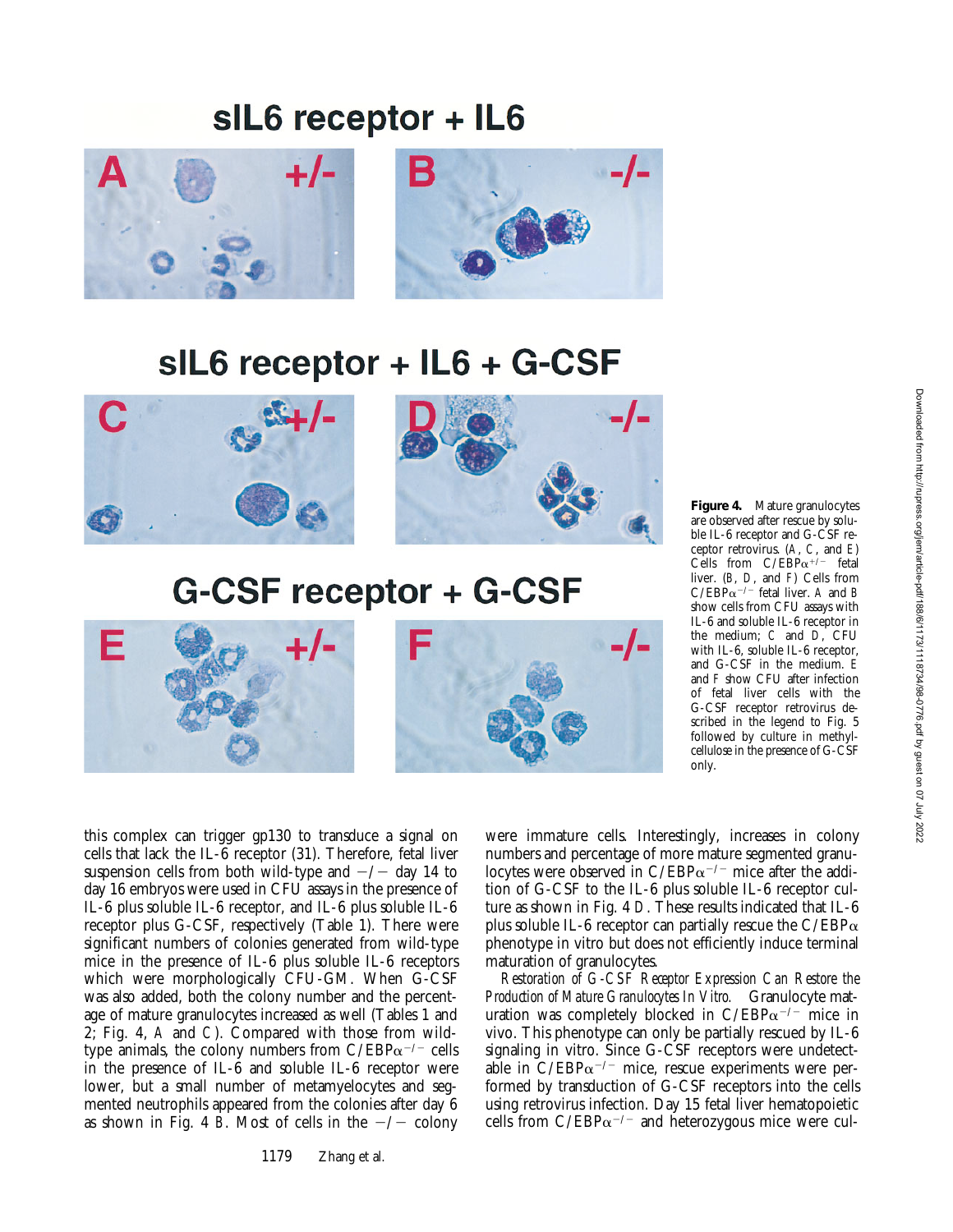tured with or without murine G-CSF receptor retrovirus producer cells in the presence of SCF (added to promote cell viability) and polybrene. After 20–22 h, cells were harvested and were plated in methylcellulose in the presence of G-CSF (Table 1). In addition, cells were maintained in the same culture conditions without polybrene for an additional 4 d and stained with biotinylated G-CSF to demonstrate induction of high levels of G-CSF receptor by the retrovirus (Fig. 5). Colony numbers from  $C/EBP\alpha$  heterozygous mice were not significantly different with or without G-CSF receptor retrovirus infection. No colonies were observed in cultures from  $C/EBP\alpha^{-/-}$  mice without retrovirus infection, or with retrovirus infection but cultured in the absence of added G-CSF. Infected cells from  $C/EBP\alpha$  heterozygous mice also yielded no colonies when cultured without G-CSF. Colonies were observed from G-CSF receptor retrovirus–infected C/EBP $\alpha$ <sup>-/-</sup> cells in the presence of G-CSF, but less than the number from C/  $EBP\alpha$  heterozygous hematopoietic cells after retrovirus infection (Table 1). Mature granulocytes could be detected in the  $-\prime$  colonies (Fig. 4 *F*). Interestingly, when infected cells were plated in medium in the presence of IL-6 and soluble IL-6 receptor in addition to G-CSF, the colony numbers were only slightly increased, but the percentage of mature granulocytes from  $C/EBP\alpha^{-/-}$  cells was increased to almost the same level as that from C/EBP $\alpha$  heterozygous mice (Tables 1 and 2). Therefore, restoration of both IL-6 receptor and G-CSF receptor levels restored granulocyte production in vitro.

### **Discussion**

Previously, we had reported that granulocyte differentiation and maturation were selectively blocked, and the expression of G-CSF receptor mRNA could not be detected by Northern blot analysis in cells from mice with a targeted disruption of the  $C/EBP\alpha$  gene. However, mice with a targeted disruption of either G-CSF (37) or G-CSF receptor (19) show a decrease only in the number of peripheral

blood neutrophils but are not blocked in maturation. Therefore, other mechanisms in addition to G-CSF are involved for induction of granulopoiesis. In this paper, we show that hematopoietic cells from  $C/EBP\alpha^{-/-}$  fetal liver can form CFU-GM in the presence of IL-3 or GM-CSF in vitro. However, the percentage of mature granulocytes is lower in  $-\prime$  than in wild-type cells. These results indicate that immature myeloid progenitors are present in C/  $EBP\alpha^{-/-}$  mice, and those progenitors respond to GM-CSF and IL-3. Interestingly, these cells do not mature in response to retinoic acid, a potent inducer of granulocytic differentiation (38), given both in vivo and in vitro (data not shown). These immature cells also do not respond to IL-6 and G-CSF in vitro. There are several possible explanations for why GM-CSF and IL-3 could stimulate myeloid precursors to differentiate into mature granulocytes in vitro, but granulocytes are not observed in vivo. First, GM-CSF and IL-3 are not normally produced in the bone marrow, but by activated T cells and mast cells (39). Fetal T cells and mast cells are not normally activated by pathogens because of the protection of the placental barrier. Consistent with this hypothesis, neither GM-CSF nor IL-3 could be detected in adult bone marrow, during embryonic stem cell differentiation by RT-PCR or during in vitro culture of embryonic blastocysts (40, 41). These studies suggest that the fetus does not produce its own IL-3 and GM-CSF. To investigate whether IL-3 could rescue granulopoiesis in vivo, we administered IL-3 into a C/EBP $\alpha^{+/-}$ pregnant female that had mated with a  $C/EBP\alpha^{+/-}$  male. Day 19 embryos were analyzed, but no mature granulocytes could be detected in  $C/EBP\alpha^{-/-}$  peripheral blood or fetal liver. However, since no changes were detected in  $C/EBP\alpha$  wild-type fetuses as well, it is possible that IL-3 and GM-CSF may, like erythropoietin (42) but not G-CSF (43), be unable to cross the placental barrier. Mice deficient in the entire IL-3/GM-CSF/IL-5 signaling pathway revealed normal numbers of total peripheral leukocyte counts and differential counts except for eosinophils (44). These results suggest that GM-CSF and IL-3 are not necessary for



**Figure 5.** Transduction of G-CSF receptor using retroviral infection of  $C/EBP\alpha$ <sup>-</sup> fetal liver cells. The histograms represent analysis of surface expression of G-CSF receptors on cells from  $C/EBP\alpha$  heterozygous  $(A \text{ and } B)$  and  $C/EBP\alpha^{-/-}$  (*C* and *D*) without (*A* and *C*) or after (*B* and *D*) infection with a murine G-CSF receptor expressing retrovirus, followed by culture in the presence of SCF only for  $\frac{1}{2}$  d, then FACS<sup>®</sup> analysis after staining with biotinylated G-CSF. *b* and *bar*, Profiles obtained with biotinylated and unbiotinylated G-CSF, respectively. *y-axis*, Number of events (10,000 events counted in each panel);  $x$ -axis,  $log_{10}$ fluorescence. *RV*, Retrovirus.

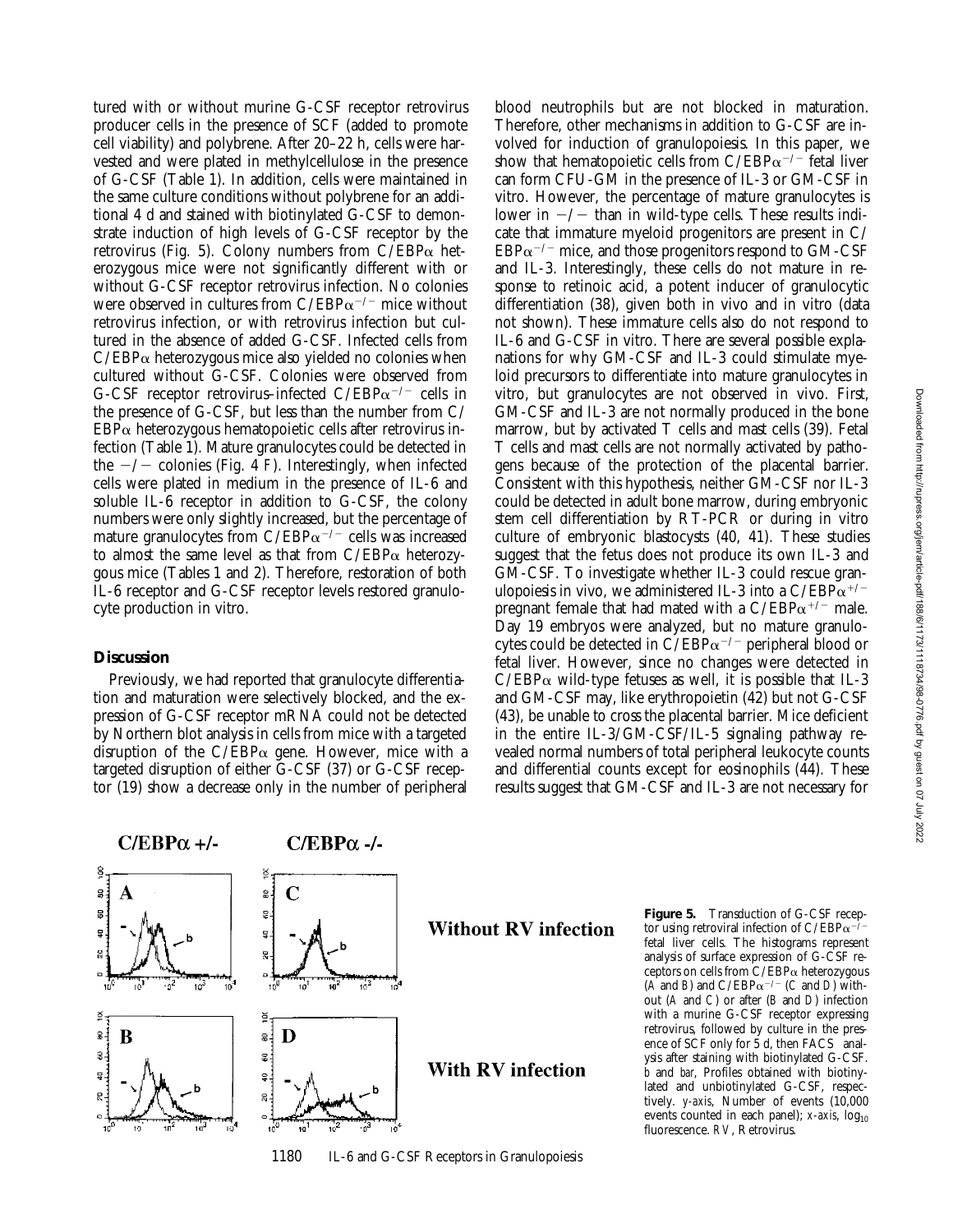routine production of mature neutrophils. These two factors may play a major role in expansion of hematopoietic cells in emergency situations (39). IL-3 and GM-CSF share a common  $\beta$  chain receptor which signals by inducing protein phosphorylation of similar proteins (45); the two cytokines can also compete with each other in binding to their high-affinity receptors (46). All of these studies suggest that there may be a cell population in mice that expresses both GM-CSF and IL-3 receptors on the cell surface. This population apparently exists in the  $C/EBP\alpha^{-/-}$ mice, but because there is no GM-CSF and IL-3 in the fetus, this population might not differentiate in vivo but could nevertheless differentiate in vitro after stimulation with IL-3 and GM-CSF.

The absence of G-CSF signaling alone could not explain the phenotype of  $C/EBP\alpha$ -deficient mice, and IL-6 is another important growth factor for myeloid cell proliferation and differentiation (20–22). Our previous studies suggested that G-CSF receptor and IL-6 receptor stimulated the same myeloid progenitors (19). Therefore, in addition to the G-CSF receptor, the IL-6 receptor could be a candidate target for the  $C/EBP\alpha$  transcription factor, and indeed, the number of CFU–IL6 is drastically reduced in  $C/EBP\alpha^{-/-}$  mice. The phenotype of mice deficient in the IL-6 signal transducer gp130 is distinct from that of  $C/EBP\alpha^{-1}$  mice (47), so we focused our studies on the expression of the IL-6 receptor. Like G-CSF receptor, IL-6 receptor could not be detected by Northern blot analysis of total fetal liver RNA from C/EBP $\alpha$ <sup>-/-</sup> mice. By quantitative RT-PCR, IL-6 receptor could be detected, but IL-6 receptor mRNA in  $C/EBP\alpha^{-/-}$  mice is 170-fold lower than in wild-type mice. As expected, the expression of gp130 is normal in  $C/EBP\alpha^{-/-}$  compared with wild-type mice. Staining of hematopoietic cells from  $C/EBP\alpha$  wildtype and  $-\prime$  fetal liver with biotinylated G-CSF and IL-6 demonstrated no surface G-CSF receptor and IL-6 receptor–positive cell populations in  $C/EBP\alpha^{-/-}$  mice. When  $C/EBP\alpha^{-/-}$  cells were induced to differentiate to mature granulocytes with IL-3 and SCF or GM-CSF and SCF, the morphologically mature cells are still IL-6 and G-CSF receptor–negative. These findings demonstrate that  $C/EBP\alpha$ is a major regulator for both IL-6 receptor and G-CSF receptor in vivo, and mature cells from IL-3 and GM-CSF stimulation in vitro do not express IL-6 and G-CSF receptors. The proliferation and survival of these cells depend on IL-3 and GM-CSF but not IL-6 and G-CSF. Mice with a disruption of the IL-6 gene fail to efficiently control infection with vaccinia virus and *Listeria monocytogenes*, a facultative intracellular bacterium, and in these animals the inflammatory acute-phase response after tissue damage or infection is severely compromised (48). Consistent with this report and our current findings is the additional observation that the acute-phase response is completely lacking in these same  $C/EBP\alpha^{-/-}$  mice (Burgess-Beusse, B.L., and G.J. Darlington, manuscript in preparation), perhaps due in part to the loss of IL-6 receptor expression.

Because hematopoietic cells from  $C/EBP\alpha^{-/-}$  mice lack normal numbers of IL-6 receptors, no colonies were observed in CFU assays from C/EBP $\alpha$ <sup>-/-</sup> cells when stimulated with IL-6 only. IL-6 can bind to the soluble form of the IL-6 receptor, and can trigger gp130 signaling on target cells lacking the IL-6 receptor but expressing gp130. When soluble IL-6 receptor and IL-6 were added to  $C/EBP\alpha^{-/-}$ cells, CFU-IL6 were observed at a level 30% that of wildtype cells. Interestingly, the addition of G-CSF to the cultures with IL-6 and soluble IL-6 receptor resulted in increased numbers of colonies and percentage of mature granulocytes in the colonies. Previously, it has been reported that IL-6 stimulates stem cells in their ability to respond to IL-3, and when IL-6 is combined with other recombinant hematopoietic factors, including G-CSF, it can augment responses to these factors or even modify them (49). The results presented here suggest that G-CSF signaling may be one of the growth factor pathways whose function can be augmented by IL-6.

The block of granulocytic differentiation in  $C/EBP\alpha^{-/-}$ mice can only be partially rescued in vitro by restoration of IL-6 receptor. Therefore, we infected fetal liver cells from  $C/EBP\alpha$  wild-type and  $-/-$  mice with a retrovirus expressing the wild-type G-CSF receptor. When the cells were placed in culture without added growth factors, no colonies were detected after retrovirus infection from both wild-type and  $-\prime$  mice. When infected cells from the C/  $EBP\alpha^{-7}$  mice were cultured in the presence of G-CSF, cells from  $-\prime$  liver generated half the number of colonies compared with wild-type liver, and these colonies contained mature granulocytes in addition to macrophages and immature myeloid cells. With the addition of IL-6 and soluble IL-6 receptor to the same cultures, the colony number was still lower than in wild-type. Furthermore, our recent



**Figure 6.** Two models of granulocytic development. (*A*) A pluripotential stem cell differentiates into an immature multipotent myeloid progenitor, perhaps under the influence of transcription factors such as PU.1 (reference 2). This cell can then further differentiate to a mature granulocyte, either via a CFU-G/CFU-IL6 precursor which is dependent upon  $\text{C/EBP}\alpha$  function, or via a CFU–IL3/CFU-GM precursor which is C/  $EBP\alpha$  independent. (*B*) The multipotent progenitor differentiates into an early granulocytic precursor that can respond to IL-3 and/or GM-CSF, which itself is induced to differentiate further under the influence of C/  $EBP\alpha$  to a precursor that responds to G-CSF and/or IL-6.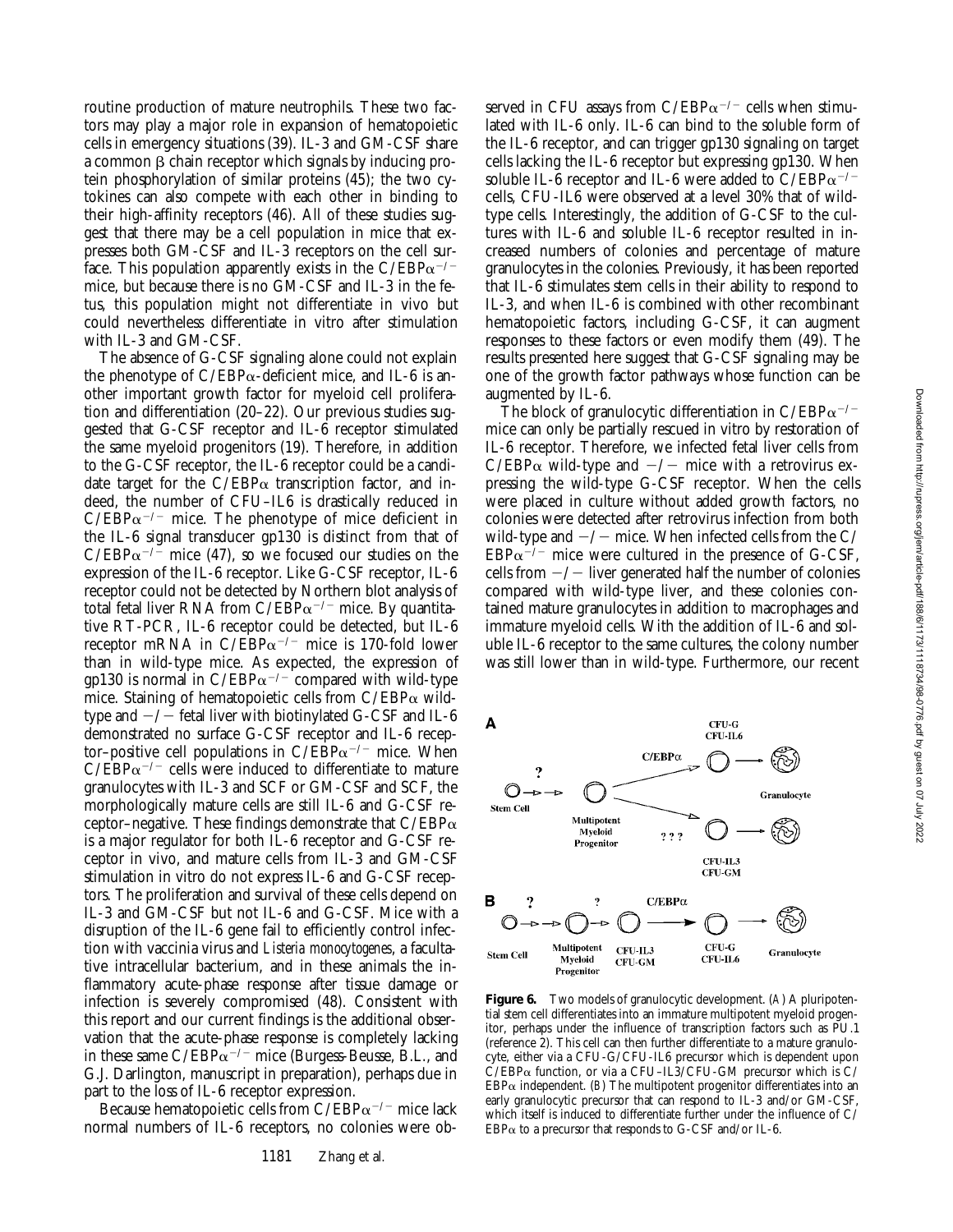Downloaded from http://tupress.org/jem/article-pdf/188/6/1173/1118734/98-0776.pdf by guest on 07 July 2022 Downloaded from http://rupress.org/jem/article-pdf/188/6/1173/1118734/98-0776.pdf by guest on 07 July 2022

studies have shown that the IL-6 and G-CSF receptor double knockout phenotype is similar to that of the G-CSF receptor alone and, unlike the  $C/EBP\alpha^{-/-}$  mouse, still makes mature granulocytes. These results suggest that in addition to the IL-6 and G-CSF receptor, some other genes are affected in the  $C/EBP\alpha^{-/-}$  mice (15a). Since the G-CSF receptor and gp130 have a similar intracellular domain and activate similar signaling pathways, our combined data suggest that there is a G-CSF and IL-6 receptor–positive cell population in mice. The generation of mature granulocytes from this population of cells is blocked due to the lack of IL-6 and G-CSF responsiveness, but another population can respond, at least in vitro, to IL-3 and GM-CSF. Whether such a population exists in vivo can potentially be addressed once mice with selective restoration of C/EBP $\alpha$ expression in liver and not blood, and with longer viability, are produced.

In summary, we demonstrate that  $C/EBP\alpha$  may directly or indirectly regulate the IL-6 receptor. In the absence of  $C/EBP\alpha$ , we observed a marked decrease in IL-6 and

G-CSF receptor expression. Neither IL-6 nor G-CSF signaling is required for myeloid cell lineage commitment, but they are likely to play an important role in proliferation and/or viability of myeloid precursors. Our results raise the very interesting possibility (Fig. 6 *A*) that two distinct populations of granulocyte-macrophage progenitors are present in the murine hematopoietic system, one G-CSF and IL-6 dependent and the other IL-3 and GM-CSF dependent. Alternatively, granulocyte development occurs in several stages, beginning with an IL-3 and GM-CSF–responsive precursor, which itself can further differentiate to become responsive to G-CSF and IL-6 (Fig. 6 *B*). This latter model is more consistent with the hierarchical expression of CSF receptors (50). Our data tend to support the first model (Fig.  $6$  A). At least in vitro, loss of  $C/EBP\alpha$  mainly affects the G-CSF/IL-6–dependent precursor, and stimulation of either IL-3 or GM-CSF can induce granulocyte formation. If such a model is correct, it remains to be determined why this latter pathway is incapable of inducing formation of mature granulocytes in  $C/EBP\alpha$  knockout animals.

We would like to thank Tetsuya Taga for his generous gift of IL-6, soluble IL-6 receptor, and the IL-6 receptor cDNA; Connie Eaves for providing murine IL-3; Jose-Carlos Gutierrez-Ramos for the pSPCR1 plasmid used for quantitative PCR analysis of IL-6 receptor and G-CSF receptor expression; and Bruce Torbett, Hanna Radomska, and Hui-min Chen for helpful discussions and comments.

This work was supported by grants from the National Institutes of Health (HL-56745 and CA-72009) to D.G. Tenen.

Address correspondence to Daniel G. Tenen, Harvard Institutes of Medicine, Rm. 954, 77 Ave. Louis Pasteur, Boston, MA 02115. Phone: 617-667-5561; Fax: 617-667-3299; E-mail: dtenen@bidmc.harvard.edu

*Received for publication 6 May 1998 and in revised form 29 June 1998.*

#### **References**

- 1. Shivdasani, R.A., and S.H. Orkin. 1996. The transcriptional control of hematopoiesis. *Blood.* 87:4025–4039.
- 2. Tenen, D.G., R. Hromas, J.D. Licht, and D.-E. Zhang. 1997. Transcription factors, normal myeloid development, and leukemia. *Blood.* 90:489–519.
- 3. Zon, L.I., H. Youssoufian, C. Mather, H.F. Lodish, and S.H. Orkin. 1991. Activation of the erythropoietin receptor promoter by transcription factor GATA-1. *Proc. Natl. Acad. Sci. USA.* 88:10638–10641.
- 4. Zhang, D.-E., C.J. Hetherington, H.M. Chen, and D.G. Tenen. 1994. The macrophage transcription factor PU.1 directs tissue-specific expression of the macrophage colonystimulating factor receptor. *Mol. Cell. Biol.* 14:373–381.
- 5. Smith, L.T., S. Hohaus, D.A. Gonzalez, S.E. Dziennis, and D.G. Tenen. 1996. PU.1 (Spi-1) and  $C/EBP\alpha$  regulate the granulocyte colony-stimulating factor receptor promoter in myeloid cells. *Blood.* 88:1234–1247.
- 6. Cao, Z., R.M. Umek, and S.L. McKnight. 1991. Regulated expression of three C/EBP isoforms during adipose conversion of 3T3-L1 cells. *Genes Dev.* 5:1538–1552.
- 7. Screpanti, I., L. Romani, P. Musiani, A. Modesti, E. Fattori,

D. Lazzaro, C. Sellitto, S. Scarpa, D. Bellavia, G. Lattanzio, et al. 1995. Lymphoproliferative disorder and imbalanced T-helper response in C/EBPb-deficient mice. *EMBO (Eur. Mol. Biol. Organ.) J.* 14:1932–1941.

- 8. Tanaka, T., S. Akira, K. Yoshida, M. Umemoto, Y. Yoneda, N. Shirafuji, H. Fujiwara, S. Suematsu, N. Yoshida, and T. Kishimoto. 1995. Targeted disruption of the NF-IL6 gene discloses its essential role in bacteria killing and tumor cytotoxicity by macrophages. *Cell.* 80:353–361.
- 9. Yamanaka, R., C. Barlow, J. Lekstrom-Himes, L.H. Castilia, P.P. Liu, M. Eckhaus, T. Decker, A. Wynshaw-Boris, and K.G. Xanthopoulos. 1997. Impaired granulopoiesis, myelodysplasia and early lethality in CCAAT/enhancer binding protein e-deficient mice. *Proc. Natl. Acad. Sci. USA.* 94: 13187–13192.
- 10. Christy, R.J., V.W. Yang, J.M. Ntambi, D.E. Geiman, W.H. Landschulz, A.D. Friedman, Y. Nakabeppu, T.J. Kelly, and M.D. Lane. 1989. Differentiation-induced gene expression in 3T3-L1 preadipocytes: CCAAT/enhancer binding protein interacts with and activates the promoters of two adipocytespecific genes. *Genes Dev.* 3:1323–1335.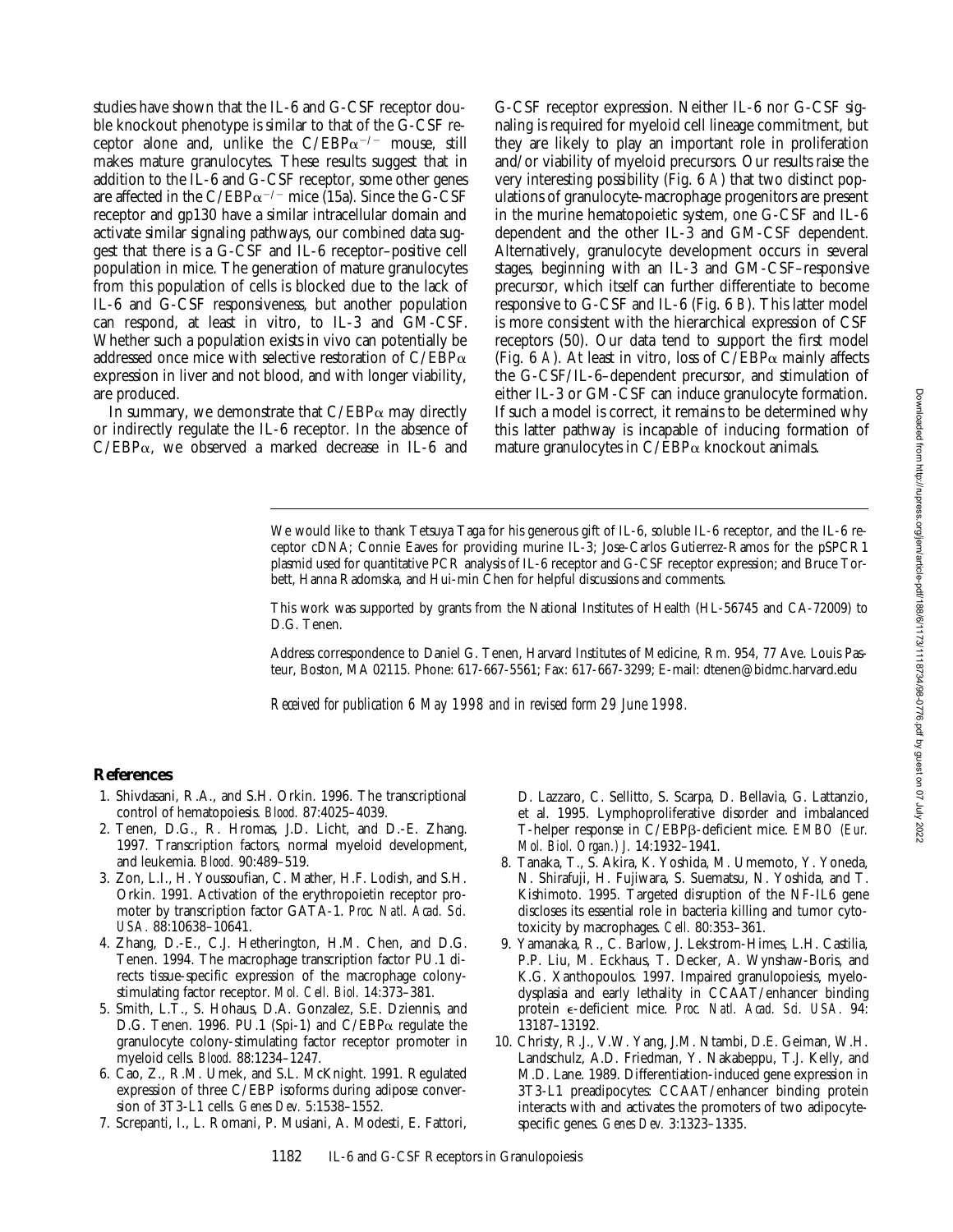- 11. Friedman, A.D., W.H. Landschulz, and S.L. McKnight. 1989. CCAAT/enhancer binding protein activates the promoter of the serum albumin gene in cultured hepatoma cells. *Genes Dev.* 3:1314–1322.
- 12. Wang, N.D., M.J. Finegold, A. Bradley, C.N. Ou, S.V. Abdelsayed, M.D. Wilde, L.R. Taylor, D.R. Wilson, and G.J. Darlington. 1995. Impaired energy homeostasis in  $C/EBP\alpha$ knockout mice. *Science.* 269:1108–1112.
- 13. Flodby, P., C. Barlow, H. Kylefjord, L. Ahrlund-Richter, and K.G. Xanthopoulos. 1996. Increased hepatic cell proliferation and lung abnormalities in mice deficient in CCAAT/ enhancer binding protein a. *J. Biol. Chem.* 271:24753– 24760.
- 14. Scott, L.M., C.I. Civin, P. Rorth, and A.D. Friedman. 1992. A novel temporal expression pattern of three C/EBP family members in differentiating myelomonocytic cells. *Blood.* 80: 1725–1735.
- 15. Ford, A.M., C.A. Bennett, L.E. Healy, M. Towatari, M.F. Greaves, and T. Enver. 1996. Regulation of the myeloperoxidase enhancer binding proteins PU.1, C-EBP $\alpha$ ,  $\beta$ , and  $\delta$ during granulocytic-lineage specification. *Proc. Natl. Acad. Sci. USA.* 93:10838–10843.
- 15a.Iwama, A., P. Zhang, G.J. Darlington, R.A. Maki, and D.G. Tenen. 1998. Use of RDA analysis of knockout mice to identify myeloid genes regulated *in vivo* by PU.1 and C/EBPa. *Nucleic Acids Res.* 26:3034–3043.
- 16. Oelgeschlager, M., I. Nuchprayoon, B. Luscher, and A.D. Friedman. 1996. C/EBP, c-Myb, and PU.1 cooperate to regulate the neutrophil elastase promoter. *Mol. Cell. Biol.* 16: 4717–4725.
- 17. Radomska, H.S., C.S. Huettner, P. Zhang, T. Cheng, D.T. Scadden, and D.G. Tenen. 1998. CCAAT/Enhancer binding protein  $\alpha$  is a regulatory switch sufficient for induction of granulocytic development from bipotential myeloid progenitors. *Mol. Cell. Biol.* 18:4301–4314.
- 18. Zhang, D.-E., P. Zhang, N.D. Wang, C.J. Hetherington, G.J. Darlington, and D.G. Tenen. 1997. Absence of granulocyte colony-stimulating factor signaling and neutrophil development in CCAAT enhancer binding protein  $\alpha$ -deficient mice. *Proc. Natl. Acad. Sci. USA.* 94:569–574.
- 19. Liu, F., H.Y. Wu, R.L. Wesselschmidt, T. Kornaga, and D.C. Link. 1996. Impaired production and increased apoptosis of neutrophils in granulocyte colony-stimulating factor receptor-deficient mice. *Immunity.* 5:491–501.
- 20. Metcalf, D. 1991. Control of granulocytes and macrophages: molecular, cellular, and clinical aspects. *Science.* 254:529–533.
- 21. Kishimoto, T., S. Akira, M. Narazaki, and T. Taga. 1995. Interleukin-6 family of cytokines and gp130. *Blood.* 86:1243– 1254.
- 22. Pojda, Z., and A. Tsuboi. 1990. In vivo effects of human recombinant interleukin 6 on hemopoietic stem and progenitor cells and circulating blood cells in normal mice. *Exp. Hematol.* 18:1034–1037.
- 23. Peters, M., P. Schirmacher, J. Goldschmitt, M. Odenthal, C. Peschel, E. Fattori, G. Ciliberto, H.P. Dienes, K.H. Meyer zum Buschenfelde, and S. Rose-John. 1997. Extramedullary expansion of hematopoietic progenitor cells in interleukin (IL)-6–sIL-6R double transgenic mice. *J. Exp. Med.* 185: 755–766.
- 24. Suzuki, H., A. Okano, C. Ejima, A. Konishi, Y. Akiyama, K. Ozawa, and S. Asano. 1996. Interleukin-6 and granulocyte colony-stimulating factor synergistically increase peripheral blood progenitor cells in myelosuppressive mice. *Jpn. J. Can-*

*cer Res.* 87:938–944.

- 25. Liu, F., J. Poursine-Laurent, H.Y. Wu, and D.C. Link. 1997. Interleukin-6 and the granulocyte colony-stimulating factor receptor are major independent regulators of granulopoiesis in vivo but are not required for lineage commitment or terminal differentiation. *Blood.* 90:2583–2590.
- 26. Sugita, T., T. Totsuka, M. Saito, K. Yamasaki, T. Taga, T. Hirano, and T. Kishimoto. 1990. Functional murine interleukin 6 receptor with the intracisternal A particle gene product at its cytoplasmic domain. Its possible role in plasmacytomagenesis. *J. Exp. Med.* 171:2001–2009.
- 27. McClanahan, T., S. Dalrymple, M. Barkett, and F. Lee. 1993. Hematopoietic growth factor receptor genes as markers of lineage commitment during in vitro development of hematopoietic cells. *Blood.* 81:2903–2915.
- 28. Testa, U., C. Fossati, P. Samoggia, R. Masciulli, G. Mariani, H.J. Hassan, N.M. Sposi, R. Guerriero, V. Rosato, M. Gabbianelli, et al. 1996. Expression of growth factor receptors in unilineage differentiation culture of purified hematopoietic progenitors. *Blood.* 88:3391–3406.
- 29. Yamasaki, K., T. Taga, Y. Hirata, H. Yawata, Y. Kawanishi, B. Seed, T. Taniguchi, T. Hirano, and T. Kishimoto. 1988. Cloning and expression of the human interleukin-6 (BSF-2/ IFN beta 2) receptor. *Science.* 241:825–828.
- 30. Taga, T., M. Hibi, Y. Hirata, K. Yamasaki, K. Yasukawa, T. Matsuda, T. Hirano, and T. Kishimoto. 1989. Interleukin-6 triggers the association of its receptor with a possible signal transducer, gp130. *Cell.* 58:573–581.
- 31. Hibi, M., M. Murakami, M. Saito, T. Hirano, T. Taga, and T. Kishimoto. 1990. Molecular cloning and expression of an IL-6 signal transducer, gp130. *Cell.* 63:1149–1157.
- 32. Chen, H.M., P. Zhang, M.T. Voso, S. Hohaus, D.A. Gonzalez, C.K. Glass, D.-E. Zhang, and D.G. Tenen. 1995. Neutrophils and monocytes express high levels of PU.1 (Spi-1) but not Spi-B. *Blood.* 85:2918–2928.
- 33. Jia, G.Q., and J.C. Gutierrez-Ramos. 1995. Analysis of interleukin receptor gene expression in mouse fetal liver by quantitative polymerase chain reaction. *Eur. J. Immunol.* 25:2096– 2100.
- 34. Challita, P.M., D. Skelton, A. el-Khoueiry, X.J. Yu, K. Weinberg, and D.B. Kohn. 1995. Multiple modifications in cis elements of the long terminal repeat of retroviral vectors lead to increased expression and decreased DNA methylation in embryonic carcinoma cells. *J. Virol.* 69:748–755.
- 35. Markowitz, D., S. Goff, and A. Bank. 1988. A safe packaging line for gene transfer: separating viral genes on two different plasmids. *J. Virol.* 62:1120–1124.
- 36. Nicola, N.A., and D. Metcalf. 1985. Binding of 125I-labeled granulocyte colony-stimulating factor to normal murine hemopoietic cells. *J. Cell. Physiol.* 124:313–321.
- 37. Lieschke, G.J., D. Grail, G. Hodgson, D. Metcalf, E. Stanley, C. Cheers, K.J. Fowler, S. Basu, Y.F. Zhan, and A.R. Dunn. 1994. Mice lacking granulocyte colony-stimulating factor have chronic neutropenia, granulocyte and macrophage progenitor cell deficiency, and impaired neutrophil mobilization. *Blood.* 84:1737–1746.
- 38. Grignani, F., M. Fagioli, M. Alcalay, L. Longo, P.P. Pandolfi, E. Donti, A. Biondi, F. LoCoco, and P.G. Pelicci. 1994. Acute promyelocytic leukemia: from genetics to treatment. *Blood.* 83:10–25.
- 39. Arai, K.I., F. Lee, A. Miyajima, S. Miyatake, N. Arai, and T. Yokota. 1990. Cytokines: coordinators of immune and inflammatory responses. *Annu. Rev. Biochem.* 59:783–836.